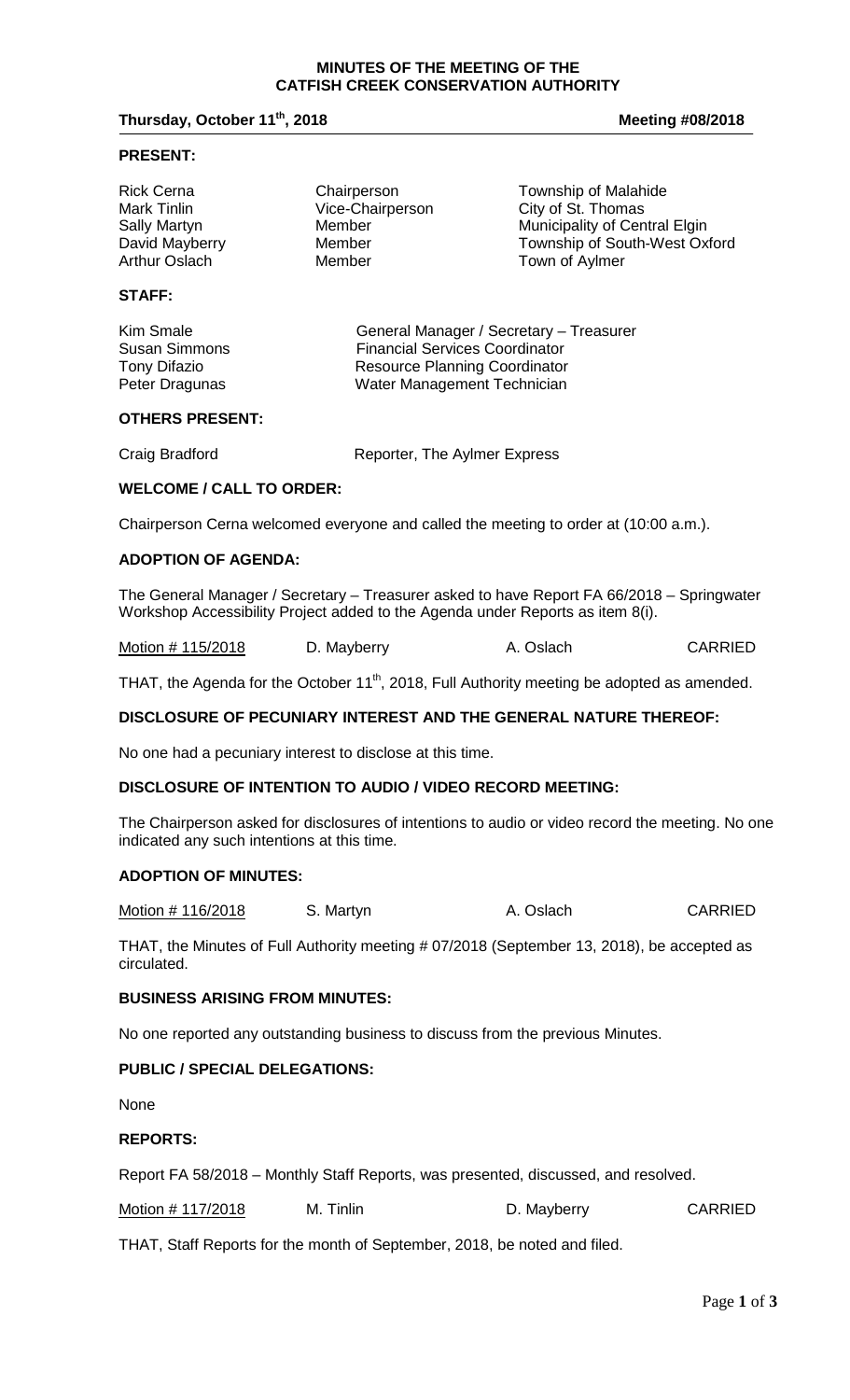| discussed, and resolved.                                                                                                                                                                                                                         | Report FA 59/2018 - September Summary of Revenue and Expenditures, was presented,                                                                             |             |                |
|--------------------------------------------------------------------------------------------------------------------------------------------------------------------------------------------------------------------------------------------------|---------------------------------------------------------------------------------------------------------------------------------------------------------------|-------------|----------------|
| Motion # 118/2018                                                                                                                                                                                                                                | S. Martyn                                                                                                                                                     | A. Oslach   | <b>CARRIED</b> |
| THAT, Report FA 59/2018, be noted and filed.                                                                                                                                                                                                     |                                                                                                                                                               |             |                |
|                                                                                                                                                                                                                                                  | Report FA 60/2018– Accounts Payable, was presented, discussed, and resolved.                                                                                  |             |                |
| Motion # 119/2018                                                                                                                                                                                                                                | D. Mayberry                                                                                                                                                   | A. Oslach   | <b>CARRIED</b> |
| 60/2018.                                                                                                                                                                                                                                         | That, Accounts Payable totaling \$26,731.14, be approved for payment as presented in Report FA                                                                |             |                |
|                                                                                                                                                                                                                                                  | Report FA 61/2018 – Monthly Plan Review, was presented, discussed, and resolved.                                                                              |             |                |
| Motion # 120/2018                                                                                                                                                                                                                                | S. Martyn                                                                                                                                                     | A. Oslach   | <b>CARRIED</b> |
| September, 2018.                                                                                                                                                                                                                                 | THAT, the Full Authority approve the Monthly Plan Review Report for the months of August and                                                                  |             |                |
| resolved.                                                                                                                                                                                                                                        | Report FA 62/2018 - Conservation Ontario Council Meeting, was presented, discussed, and                                                                       |             |                |
| Motion # 121/2018                                                                                                                                                                                                                                | M. Tinlin                                                                                                                                                     | D. Mayberry | <b>CARRIED</b> |
|                                                                                                                                                                                                                                                  | THAT, Report FA 62/2018, be received as information at this time.                                                                                             |             |                |
|                                                                                                                                                                                                                                                  | Report FA 63/2018 – C.A. Annual Statistical Survey, was presented, discussed, and resolved.                                                                   |             |                |
| Motion # 122/2018                                                                                                                                                                                                                                | S. Martyn                                                                                                                                                     | A. Oslach   | <b>CARRIED</b> |
|                                                                                                                                                                                                                                                  | THAT, the 2017 Conservation Authority Annual Statistical Survey Summary of Results attached<br>to Report FA 63/2018, be received as information at this time. |             |                |
|                                                                                                                                                                                                                                                  | Report FA 64/2018 - Special Projects Funding Update, was presented, discussed, and resolved.                                                                  |             |                |
| Motion # 123/2018                                                                                                                                                                                                                                | D. Mayberry                                                                                                                                                   | A. Oslach   | <b>CARRIED</b> |
| outlined in Report FA 64/2018.                                                                                                                                                                                                                   | THAT, the Full Authority acknowledge receipt of the additional list of 2018 Special Projects as                                                               |             |                |
|                                                                                                                                                                                                                                                  | Report FA 65/2018 – Ontario Auditor General's Report, was presented, discussed, and resolved.                                                                 |             |                |
| Motion # 124/2018                                                                                                                                                                                                                                | S. Martyn                                                                                                                                                     | A. Oslach   | <b>CARRIED</b> |
|                                                                                                                                                                                                                                                  | THAT, Report FA 65/2018, be received as information at this time.                                                                                             |             |                |
| resolved.                                                                                                                                                                                                                                        | Report FA 66/2018 – Springwater Workshop Accessibility Project, was presented, discussed, and                                                                 |             |                |
| <u>Motion # 125/2018</u>                                                                                                                                                                                                                         | M. Tinlin                                                                                                                                                     | A. Oslach   | <b>CARRIED</b> |
| THAT, the Full Authority direct staff to work with Langs Contracting of St. Thomas as the low<br>bidder and Thomas Rylett Limited to discuss changes which could possibly reduce the price of<br>the project to be closer to the estimated cost. |                                                                                                                                                               |             |                |
|                                                                                                                                                                                                                                                  | <b>GENERAL MANAGER / SECRETARY - TREASURER'S REPORT:</b>                                                                                                      |             |                |

a) Dowler - Karn Fueling Communities:

The members were informed that the Catfish Creek Conservation Authority (CCCA) has received a \$500.00 grant from Dowler – Karn through their Fueling Communities Program. The funding will be put toward the Active Naturally Project. There will be an Official Announcement Reception being held on October 16<sup>th</sup>, 2018.

b) Municipal Election:

The General Manager / Secretary – Treasurer took the opportunity to wish each of the members running for municipal office on October 22<sup>nd</sup>, 2018, all the best.